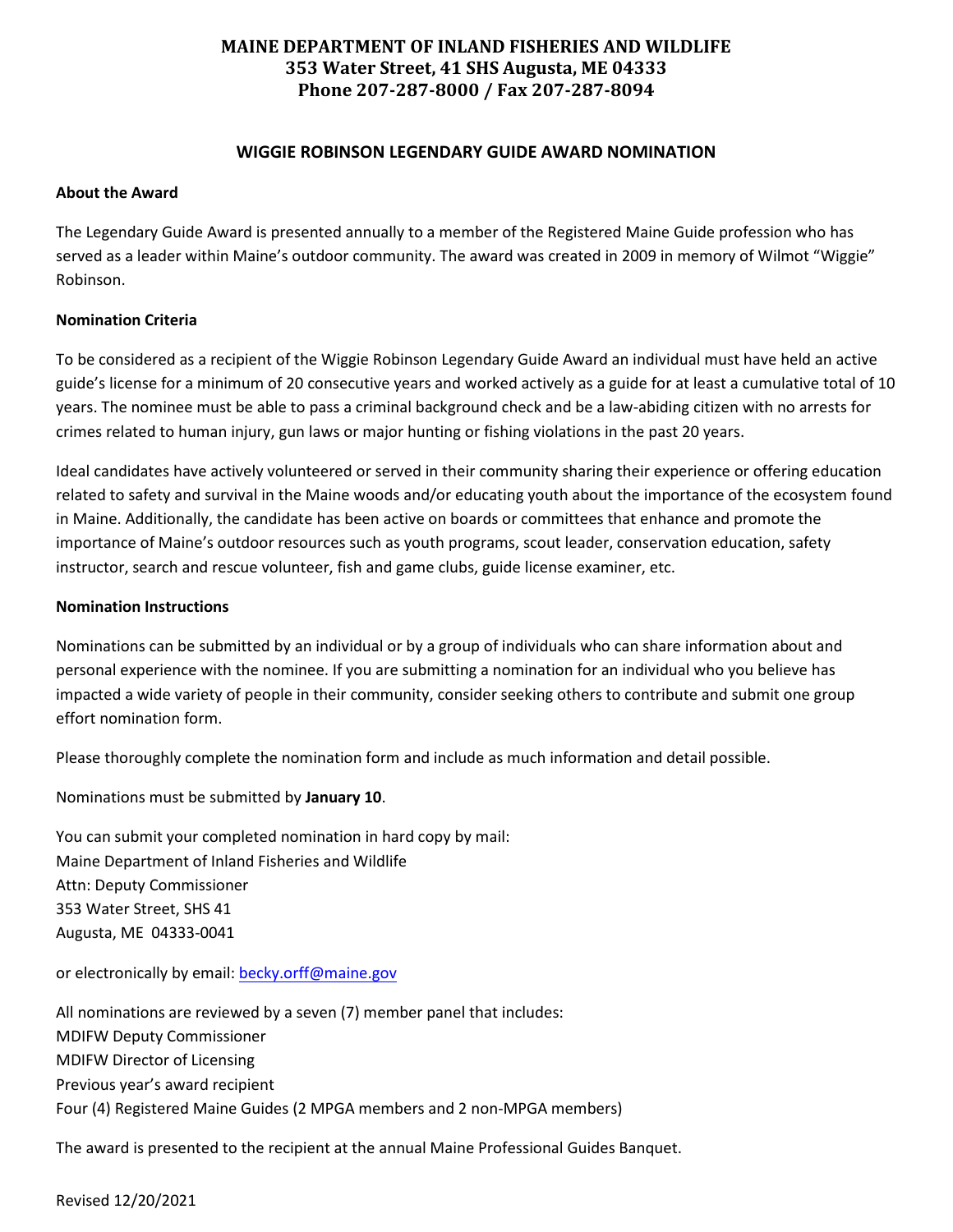# MAINE DEPARTMENT OF INLAND FISHERIES AND WILDLIFE 353 Water Street, 41 SHS Augusta, ME 04333 Phone 207-287-8000 / Fax 207-287-8094

## WIGGIE ROBINSON LEGENDARY GUIDE AWARD NOMINATION

| <b>Nominee Information</b>                                                                                                                                                                                                            |            |     |
|---------------------------------------------------------------------------------------------------------------------------------------------------------------------------------------------------------------------------------------|------------|-----|
|                                                                                                                                                                                                                                       |            |     |
|                                                                                                                                                                                                                                       |            |     |
|                                                                                                                                                                                                                                       |            |     |
| Street/PO Box                                                                                                                                                                                                                         | City State | Zip |
|                                                                                                                                                                                                                                       |            |     |
|                                                                                                                                                                                                                                       |            |     |
|                                                                                                                                                                                                                                       |            |     |
| Boards/ committees served on that enhance and promote the importance of Maine's outdoor resources (youth<br>programs, scout leader, conservation education, safety instructor, search and rescue, active in fish & game clubs, etc.): |            |     |
|                                                                                                                                                                                                                                       |            |     |
| Examples of volunteer work or community service related to outdoor education in Maine:                                                                                                                                                |            |     |
|                                                                                                                                                                                                                                       |            |     |
| Reason for nomination (attach additional page if necessary):                                                                                                                                                                          |            |     |
|                                                                                                                                                                                                                                       |            |     |
|                                                                                                                                                                                                                                       |            |     |
|                                                                                                                                                                                                                                       |            |     |
|                                                                                                                                                                                                                                       |            |     |
|                                                                                                                                                                                                                                       |            |     |
|                                                                                                                                                                                                                                       |            |     |